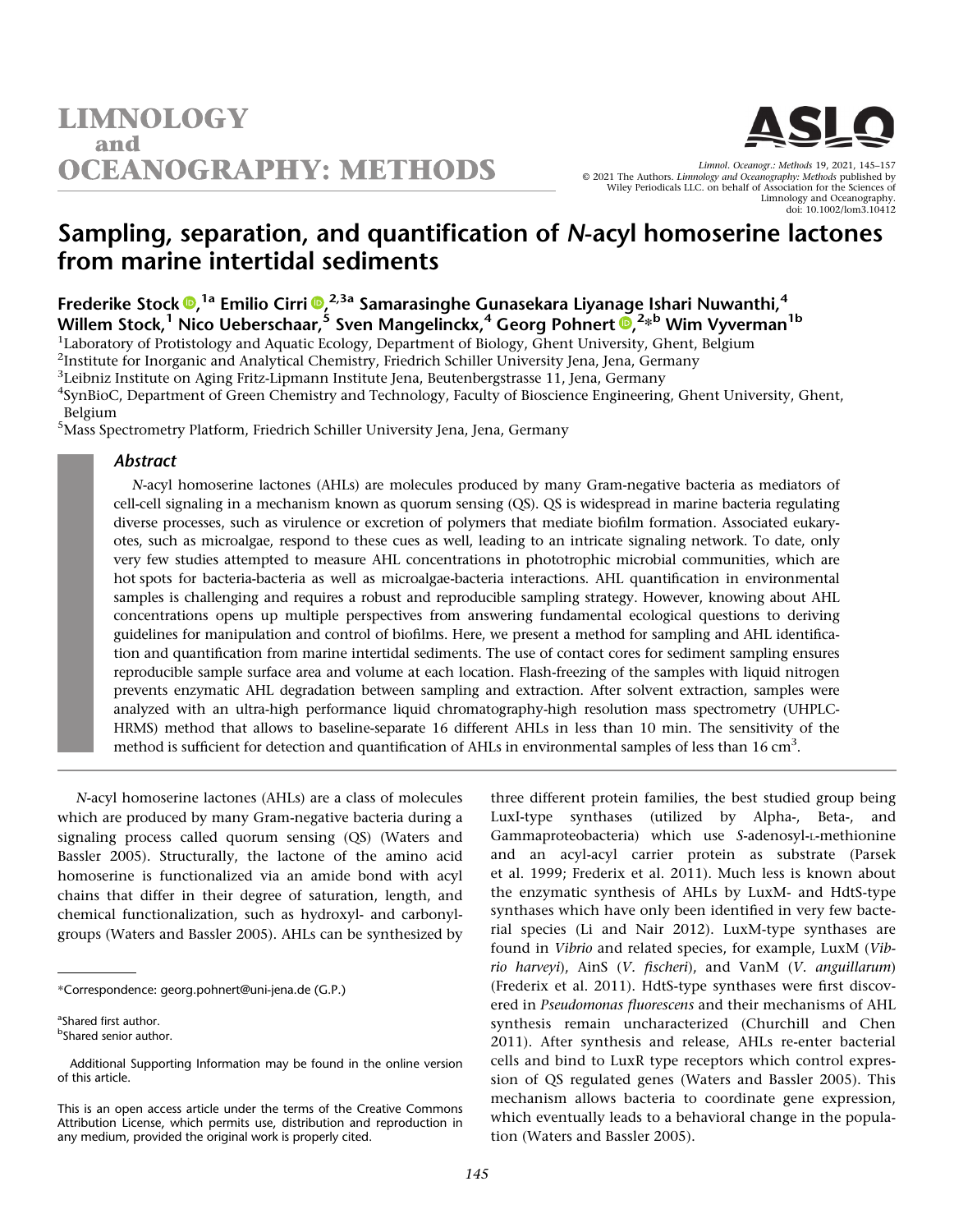QS has been predominantly investigated in pathogens such as Pseudomonas aeruginosa, but AHL-based QS also occurs in marine environments (Wagner-Döbler et al. 2005; Doberva et al. 2015; Hmelo 2017). For instance, AHL production was confirmed in 39 out of 67 marine Alphaproteobacteria using a screening with bacterial reporter strains followed by gas chromatography-mass spectrometry (GC-MS) analysis (Wagner-Döbler et al. 2005). This finding was in line with an in silico analysis of the Global Ocean Sampling metagenome database where several luxI homologues were identified in microplankton samples suggesting that QS signaling is widespread in marine bacteria (Doberva et al. 2015). AHL signaling also plays an important role in shaping algae-bacteria interactions (Joint et al. 2007; Yang et al. 2016; Zhou et al. 2016; Stock et al. 2019). For example, AHLs can influence diatom/ bacteria-biofilm formation (Yang et al. 2016), control zoospore settlement of the green seaweed Ulva (Joint et al. 2007), and inhibit diatom growth (Stock et al. 2019). In addition, some microalgae are able to interfere with bacterial QS by mimicking AHLs (Teplitski et al. 2004) or degrading them (Natrah et al. 2011; Syrpas et al. 2014).

Given their ecological role in intra- and interspecies communication, the qualitative and quantitative assessment of AHLs in environmental samples has been a desirable goal for many years. Until recently, the most common tool for AHL identification was screening with bacterial reporter strains that phenotypically respond to exogenous AHLs, for example, by emitting luminescence (Winson et al. 1998). However, only a few reporter strains exist that are able to detect a broad range of AHLs (Zhu et al. 2003), while most reporter strains have a narrow substrate tolerance, which requires utilization of different strains to detect structurally diverse AHLs (Steindler and Venturi 2007; Sun et al. 2018). Although this technique is quite sensitive, it is not suitable for AHL quantification. Given these limitations and technological advances in analytical chemistry, AHL detection by bacterial reporter strains is nowadays often used in combination with, or replaced by, GC-MS and liquid chromatography-mass spectrometry (LC-MS) methods (Huang et al. 2007; Decho et al. 2009; Wang et al. 2017; Sun et al. 2018). Still, the wide range of polarity, the low concentrations in environmental samples and the often complex matrix make a quantitative assessment of AHLs in field samples challenging. These obstacles explain the scarcity of studies that have attempted to quantify AHLs in microbial mats (Decho et al. 2009), sludge from bioreactors (Wang et al. 2017; Sun et al. 2018), subtidal biofilms (Huang et al. 2007), and soils (Sheng et al. 2017).

In the present study, we aimed to quantify AHLs in marine intertidal sediments that form hotspots for diatom-bacteria interactions. Although previous studies have described the extraction and quantification of AHLs from biofilms, sampling and AHL quantification strategies were not suitable for intertidal sediments. For instance, a previous study measured AHL concentrations in subtidal biofilms and used petri dishes for sampling that are administered into the environment and collected after biofilm formation, thereby selecting for settlers on the artificially introduced surface (Huang et al. 2007). We aimed to sample intertidal sediments without introducing such bias; however, a sampling approach with controlled sampling surface and depth was needed because the thin euphotic zone of the sediment typically extends approximately 2 mm below the sediment surface (Underwood and Kromkamp 1999). The biomass dynamics in this upper compartment of the sediment are independent of those of the deeper sediment which makes this fraction particularly interesting for ecological studies (Herlory et al. 2004).

Regarding methods for the chromatographic separation of AHLs, ultra-high performance liquid chromatography-tandem mass spectrometry (UHPLC-MS/MS) is suitable to separate and quantify several AHLs in a short time (up to 19 AHLs in 9 min in Ortori et al. 2011, 13 AHLs in 6 min in Wang et al. 2017), but these protocols failed to achieve a baseline separation for most compounds. Moreover, to date no study has exploited the advantage of high-resolution mass spectrometry (HRMS) and the high sensitivity of the Orbitrap analyzer to identify and quantify AHLs in environmental samples.

For AHL quantification, AHL concentration was mostly normalized to biofilm or sediment weight after air-drying (Sheng et al. 2017) or freeze-drying (Decho et al. 2009; Wang et al. 2017). However, previous studies predominantly sampled biofilm from hard substrates resulting in biofilm samples which consisted almost entirely of organic matter (Huang et al. 2007; Wang et al. 2017). In contrast, samples collected in the present study contained a lot of sediment; hence, weight of dried samples was determined by sediment weight rather than biomass.

In the present study, we report a reproducible sampling strategy for marine intertidal surface sediments by using contact cores. This method has already been used to sample microphytobenthic biomass for DNA and pigment extraction and was successfully adapted for AHL quantification. A fast AHL extraction method using dichloromethane was modified from Decho et al. (2009). We also established a UHPLC-MS protocol that allowed separation of 19 AHL standards (16 of which were baseline separated) using UHPLC-HRMS/MS (partially adapted from Sun et al. 2018) covering a wide range of polarities within less than 10 min.

# Materials and procedures

## Reagents

AHL standards used for UHPLC-HRMS/MS method development and internal standards were synthesized in-house. Briefly, even numbered N-hexanoyl-homoserine lactone (C6) to N-tetradecanoyl-homoserine lactone (C14) and N-3-oxohexanoyl-homoserine lactone (OXO6) to N-3-oxotetradecanoyl-homoserine lactone (OXO14) were synthesized according to Hodgkinson et al. (2011) and synthesis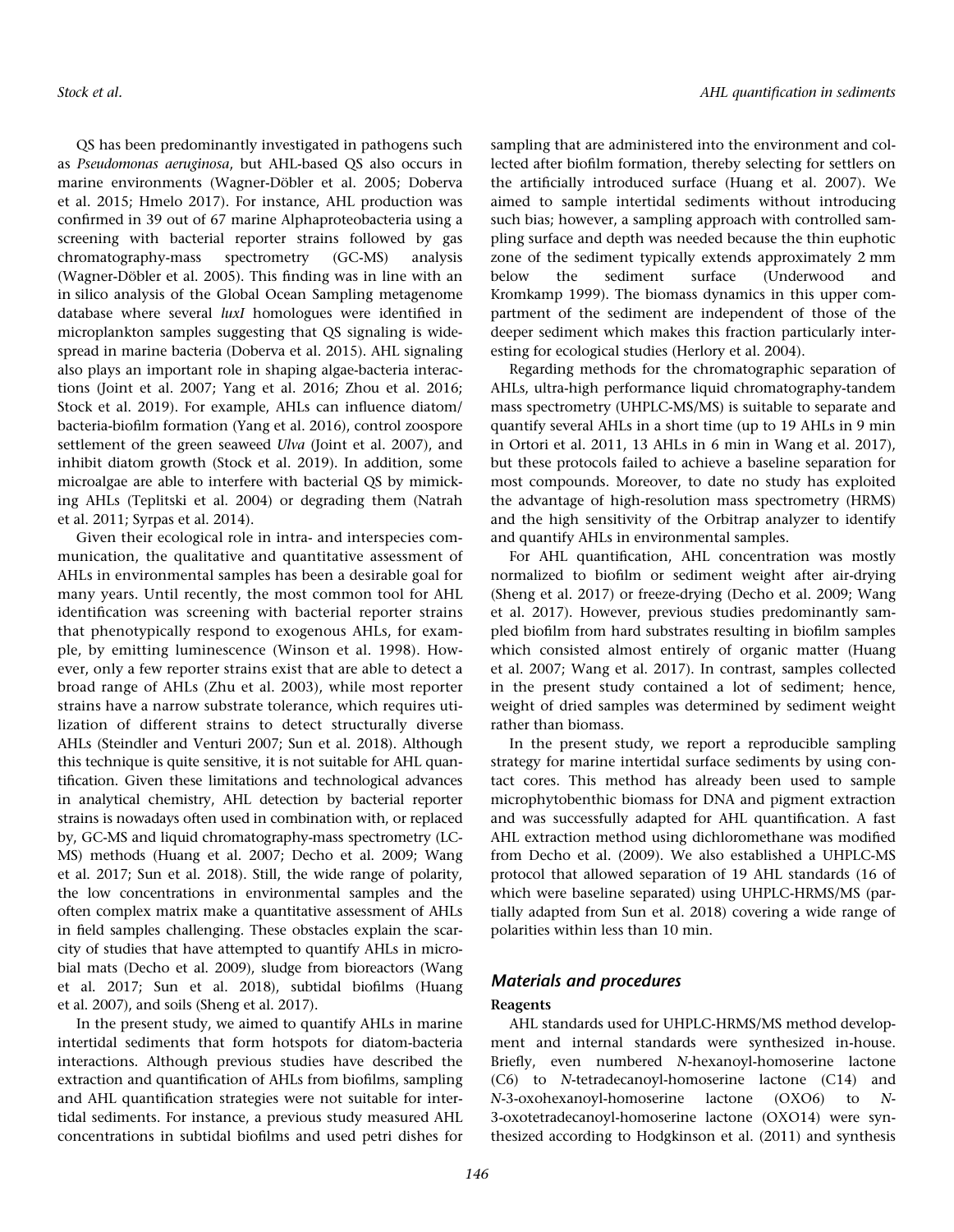of N-3-hydroxyhexanoyl-homoserine lactone (OH6) to N-3-hydroxytetradecanoyl-homoserine lactone (OH14), including N-3-hydroxytridecanoyl-homoserine lactone (OH13), was performed as described in Cao et al. (1995). N-3-oxononanoyl-homoserine lactone (OXO9) was synthesized as described in Syrpas et al. (2014) and deuterated standards  $N$ -[3-<sup>2</sup>H<sub>2</sub>]-octanoyl-homoserine lactone (C8D) and  $N$ -[3-<sup>2</sup>H<sub>2</sub>]dodecanoyl homoserine lactone (C12D) were prepared according to Ruysbergh et al. (2016). As internal standards (ISTDs) C8D, C12D as well as OXO9 and OH13 were selected to cover all possible polarities. An overview of all AHL standards can be found in Table 1 and Fig. 1.

Acetone (Chem-Lab, Belgium), dichloromethane (DCM) (Merck, Belgium), and methanol (Chem-Lab, Belgium) used in this study were high-performance liquid chromatography (HPLC) grade. Acetonitrile (ACN) (HiPerSolv Chromanorm, VWR, Germany) was UHPLC grade. Acetic acid (99.8%) was purchased from Merck (Belgium) and formic acid for LC-MS (LiChropur®) from Merck (Germany).

# Sampling of intertidal sediments

Intertidal sediments were sampled in February and April 2018 during low tide on the mudflats of Paulinapolder close to Terneuzen, Netherlands (51°20'N, 003°43'E, Supporting Information Fig. S1). All samples were taken in the morning and early afternoon. During both campaigns, six randomly chosen locations (plots) with visibly different sediment composition were sampled. For collection, an in-house manufactured sampling frame was used to ensure that replicates for one plot were taken within a defined surface area of 2500 cm<sup>2</sup> (Fig. 2a). The metal frame (50 cm  $\times$  50 cm) was placed directly on the sediment, and a removable wooden grid was positioned on top of the metal frame with threads dividing the area in  $5 \times 5$  squares of 10 cm  $\times$  10 cm.

To collect the surface sediment layers corresponding to the photic zone within the sediment, we used contact cores made out of aluminum to ensure that the depth and surface area were the same in each replicate. Sampling with contact cores is already used for the collection of microphytobenthos for pigment and DNA extractions (Maris and Meire 2017). It proved to be robust, easy to execute in the field and it was reproducible over the two sampling campaigns. For AHL quantification, sediments were collected using large contact cores (manufactured in house) with a diameter of 5 cm (bottom depth 2 mm) (for more details, see Fig. 2b,c). These same samples were used for total organic matter (TOM) content and grain size analysis. Smaller contact cores (manufactured in house) with a diameter of 2.5 cm (bottom depth 2 mm) were used to collect samples for pigment extraction (Fig. 2a).

For sample collection, contact cores were pressed onto the sediment with the bottom site (2 mm of inner edge) facing downward while liquid nitrogen was poured into the upper part of the core. After liquid nitrogen had evaporated, frozen sediment remained attached to the bottom site of the contact

Table 1. Full names and abbreviations of all AHL standards and internal standards (ISTDs, marked with \*) used in this study. The right column indicates which ISTD was used for quantification of each target AHL. ISTDs were assigned based on retention time; OXO9 and OH13 were not used for quantification.

| Name                                                                     | <b>Abbreviation</b> | <b>Internal</b><br>standard |
|--------------------------------------------------------------------------|---------------------|-----------------------------|
| N-3-oxohexanoyl homoserine<br>lactone                                    | OXO6                | C8D                         |
| N-3-hydroxyhexanoyl homoserine<br>lactone                                | OH <sub>6</sub>     | C8D                         |
| N-hexanoyl homoserine lactone                                            | C6                  | C8D                         |
| N-3-oxooctanoyl homoserine<br>lactone                                    | OXO8                | C8D                         |
| N-3-hydroxyoctanoyl homoserine<br>lactone                                | OH8                 | C8D                         |
| N-octanoyl homoserine lactone                                            | C <sub>8</sub>      | C8D                         |
| $N$ -[3- $^{2}H_{2}$ ]-octanoyl homoserine<br>lactone*                   | C8D                 |                             |
| N-3-oxononanoyl homoserine<br>lactone*                                   | OXO <sub>9</sub>    |                             |
| N-3-oxodecanoyl homoserine<br>lactone                                    | OXO10               | C8D                         |
| N-3-hydroxydecanoyl homoserine<br>lactone                                | OH10                | C8D                         |
| N-decanoyl homoserine lactone                                            | C10                 | C12D                        |
| N-3-oxododecanoyl homoserine<br>lactone                                  | OXO12               | C12D                        |
| N-3-hydroxydodecanoyl<br>homoserine lactone                              | OH12                | C8D                         |
| N-dodecanoyl homoserine lactone                                          | C12                 | C12D                        |
| $N$ -[3- <sup>2</sup> H <sub>2</sub> ]-dodecanoyl homoserine<br>lactone* | C12D                |                             |
| N-3-hydroxytridecanoyl<br>homoserine lactone*                            | OH13                |                             |
| N-3-oxotetradecanoyl homoserine<br>lactone                               | OXO14               | C12D                        |
| N-3-hydroxytetradecanoyl                                                 | OH14                | C12D                        |
| homoserine lactone                                                       |                     |                             |
| N-tetradecanoyl homoserine<br>lactone                                    | C14                 | C12D                        |

core and could be taken out of the ground. Subsequently, residual sediment stuck to the bottom of the core was leveled with a knife until the metal edge became visible. This way a frozen sediment disk with a uniform thickness of 2 mm was obtained. Sediment disks were taken randomly within the sampling plot and large sediment disks (ø 5 cm) were collected in plastic bags while small sediment disks ( $\varnothing$  2.5 cm) were collected in aluminum cans (Rotilabo, ø 3 cm). For TOM content, grain size analysis, and AHL quantification, four large sediment disks were pooled per replicate. For pigment analysis,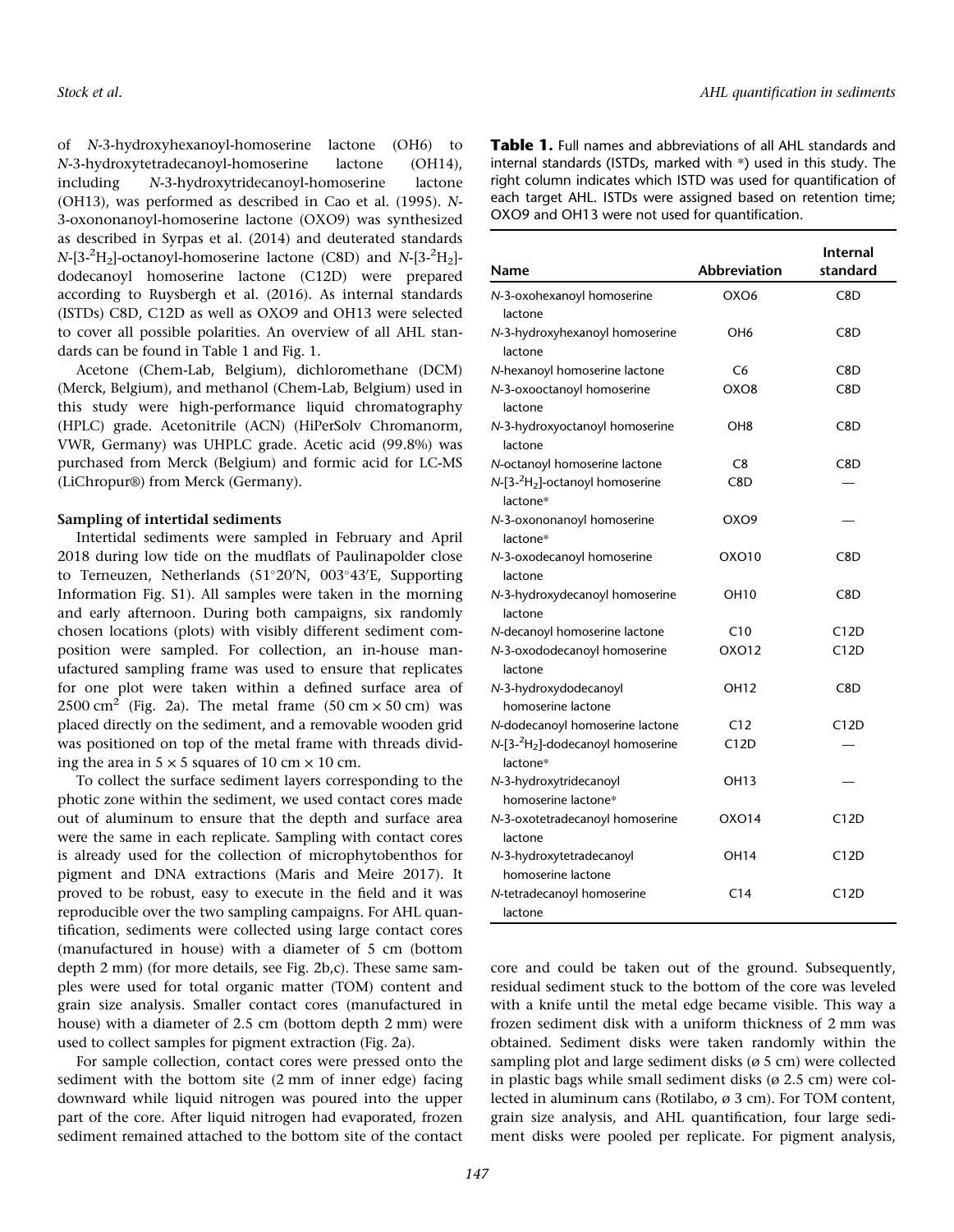Stock et al. **AHL** quantification in sediments



Fig 1. AHL standards used in this study. Internal standards are marked with "\*."



Contact core with 2.5 cm diameter

Fig 2. Sampling devices used in this study. (a) Sampling grid consisting of a metal frame ( $0.5 \times 0.5$  m) on which a wooden frame is placed with threads dividing the area in squares of 10  $\times$  10 cm. Contact cores for sediment sampling are indicated with white arrows. (b) Photograph of a contact core (ø 5 cm) with the bottom site facing upward. (c) Technical drawing of a contact core ( $\sigma$  5 cm) with top and side view as it was used for AHL extraction, organic matter, and grain size analyses. "A" indicates the section for the side view below, dimensions are provided in millimeter. The 10 mm gap in the side view indicates the site where the knife can be inserted to remove the frozen sediment from the core. It should be noted that smaller contact cores (ø 2.5 cm) were used for pigment extraction.

three small disks were combined into one replicate. In total, three replicates were collected with large and small contact cores in each plot (Fig. 3). Plastic bags and aluminum cans containing the sediment samples were immediately placed on dry ice and maintained frozen for the whole transportation back to the laboratory before they were stored at –80°C to prevent AHL degradation.

## Sample preparation

Prior to freeze-drying, all large sediment disks (ø 5 cm) from each replicate were transferred into petri dishes and covered with aluminum foil to avoid spilling of samples. Small sediment disks (ø 2.5 cm) for pigment extraction were freeze-dried in their respective aluminum cans. All samples were freezedried (Lyotrap, LTE Scientific, Great Britain, UK) for 24–48 h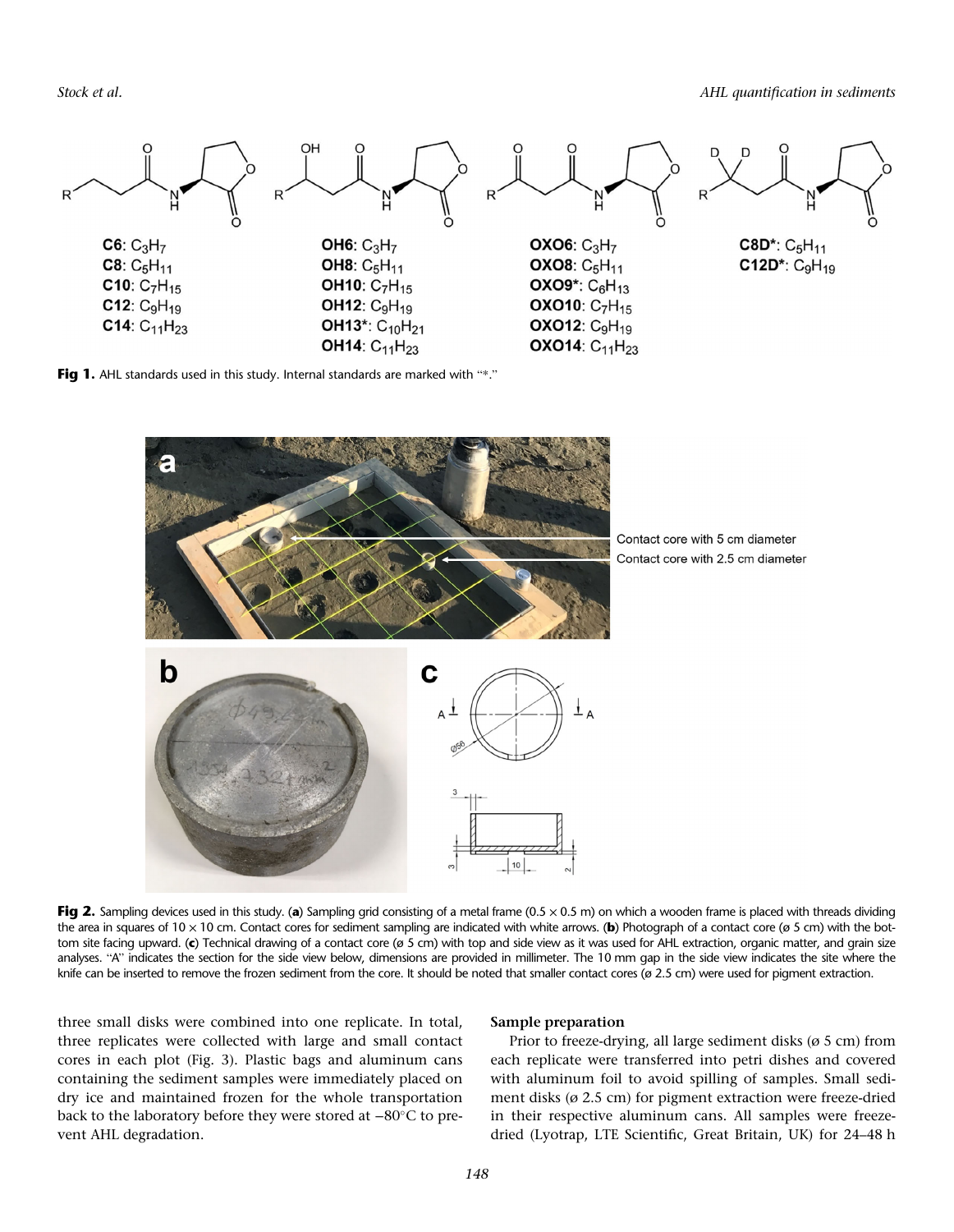

Fig 3. Schematic overview of sample collection and processing. Biofilm samples were collected within a plot of 50 cm  $\times$  50 cm with large contact cores (ø 5 cm, blue) and small contact cores (ø 2.5 cm, green). One sample for pigment extraction consisted of three small sediment disks, while one sample for AHL extraction, organic matter content, and grain size analysis consisted of four large sediment disks. In total, three samples were taken with large and small contact cores in each plot. Six plots were sampled per sampling campaign.

in the dark. Afterward, large sediment disks were gently homogenized with a pestle and aliquoted for AHL extraction (10 g), TOM analysis (10 g), and grain size measurements (rest).

#### Pigment extraction, separation, and quantification

Pigment extraction was conducted under red light to prevent light-induced degradation. First, 10 mL of acetone : water (9 : 1 v:v) was added to each sediment sample in its respective sampling container. Subsequently, samples were sonicated using a point sonicator (Sonics Vibra-Cell™) for 30 s at 40 Hz and then allowed to settle for 2 h in the dark. Before HPLC analysis, samples were filtered with Acrodisc® syringe filters (wwPTFE membrane, 13 mm, pore size 0.2 μm, Pall laboratory—VWR). Pigments were separated on an Agilent 1260 Infinity II system equipped with a diode array detector (1260 Infinity II Diode Array Detector WR, G7115A) using the method described in Van Heukelem and Thomas (2001). Peak detection and integration was done using the software Agilent OpenLab CDS (version C.01.08) and Agilent ChemStation (version A10.02). All chlorophylls and carotenoids were identified based on retention time and their absorbance at 450 nm and/or 665 nm. Pigment quantification was executed with one-point calibration using pigment standards (DHI Denmark). To calculate pigment concentration, a response factor (Rf) was determined by dividing the concentration of the pigment standard ( $Conc_{\text{STD}}$ ) by its peak area ( $AA_{\text{STD}}$ ):

$$
Rf = \frac{Conc_{STD}}{A A_{STD}}
$$

The pigment concentration of the target pigment  $(Conc_{P_1})$ in mg m<sup>-2</sup>) in the respective sample was then calculated with:

$$
Conc_P = \frac{Rf \times AA_{sample} \times V}{A_c}
$$

where AAsample = peak area of the pigment in sample;  $V =$  volume of sample used for extraction (0.01 L), and  $A_c$  = surface area of three contact cores that made up one sample in m<sup>2</sup> (3 ×  $\pi$  × 0.0125<sup>2</sup>).

# TOM content and grain size analysis of sediments

To determine the TOM content of the freeze-dried sediment, 10 g from each homogenized sediment sample was transferred into ceramic incinerating dishes (model 79MF-7a, Haldenwanger) and weighed on a microbalance (type AX205, Mettler Toledo). Samples were then placed in a furnace (Thermolyne™ furnace type 30400) to incinerate all organic matter at  $550^{\circ}$ C for 4 h and weighed again. The difference in weight before and after incineration of the organic matter was calculated and expressed as mg  $g^{-1}$  (TOM : dry weight).

For grain size analysis, freeze-dried samples were first sieved to remove particles larger than 2 mm before they were analyzed on a Mastersizer 2000 (Malvern®). For sediment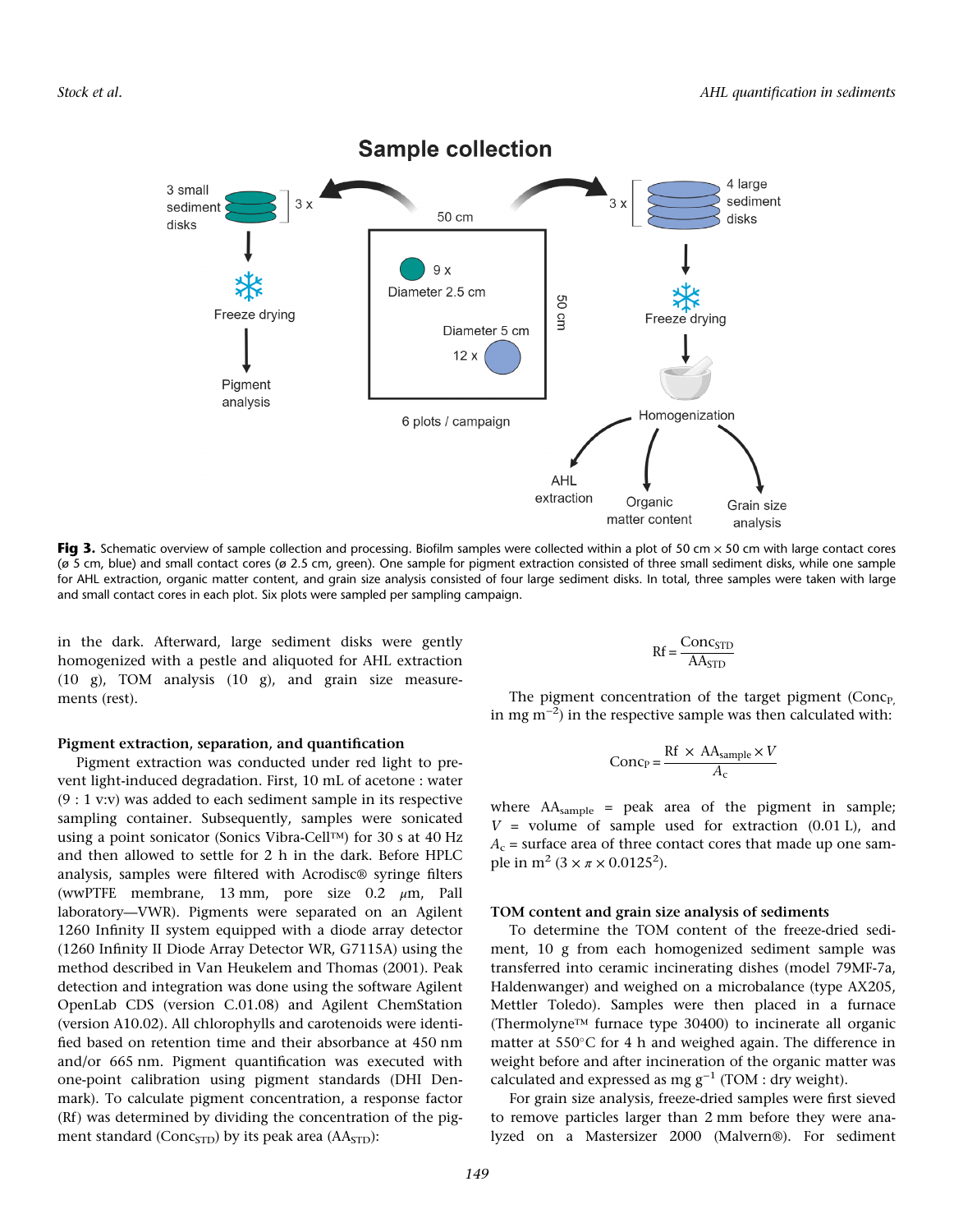characterization, the median particle diameter was used according to Blott and Pye (2012).

# AHL extraction of sediments

Freeze-dried sediment samples were extracted using DCM. The method was based on Decho et al. (2009) with some modifications. Briefly, 30 mL of DCM was added to 10 g of sediment sample. Subsequently,  $80 \mu L$  of internal standard mixture (C8D, C12D, OH13, and OXO9 dissolved in ACN) was added (final concentration of each ISTD 10  $\mu$ mol L<sup>-1</sup>) and samples were mixed on a shaker (100–150 rpm, GFL reciprocating shaker 3006) for 30 min before they were filtered through a GF/F filter (glass microfiber filters, pore size 7  $\mu$ m, diameter 47 mm, Whatman®) to remove sand and core particles. DCM was evaporated under vacuum (RapidVap, Labconco) and dried samples were taken up in  $3 \times 1$  mL of ACN. Samples were transferred into 5 mL HPLC glass vials and ACN was evaporated under nitrogen flow at room temperature. Finally, samples were taken up in  $50 \mu L$  100% ACN, transferred to 200  $\mu$ L inserts placed in 1.5 mL glass vials, and stored at −80 °C until measurement.

#### UHPLC-HRMS/MS Orbitrap measurements

For method development, individual AHL standard stock solutions were prepared in acetonitrile and combined into one standard mixture to a final concentration of 25  $\mu$ mol L<sup>-1</sup> for each compound. A separate stock only containing the internal standards C8D, OXO9, OH13, and C12D was prepared in ACN with a final concentration of 6.25  $\mu$ mol L<sup>-1</sup> for each ISTD.

The analytical method was partially adapted from Sun et al. (2018). We used the same elution solvents, but in our study a column with a slightly smaller particle size and linear solvent gradient was used, with shorter equilibration times and a higher, adaptive flow rate.

UHPLC-HRMS was carried out using an UltiMate HPG-3400 RS binary pump (Thermo Fisher Scientific, Bremen, Germany) and a WPS-3000 autosampler which was set to  $4^{\circ}$ C and equipped with a 25  $\mu$ L injection syringe and a 100  $\mu$ L sample loop. The injection volume was set to 1  $\mu$ L for standard measurements and 10  $\mu$ L for sediment samples. The chromatography column Accucore® C18 column  $(2.1 \times 100 \text{ mm}, 2.6 \mu \text{m})$ particle size, Thermo Scientific, Dreieich, Germany) was kept at 25°C within the column compartment TCC-3200. This column has a smaller particle size compared to the one used by Sun et al. (2018) and allowed a better interaction and separation of the molecules. The elution was carried out using a linear solvent gradient (Table 2), with a shorter equilibration time and a smoother slope compared to the method of Sun et al. (2018). Eluent A was water with 2% acetonitrile and 0.1% formic acid  $(v : v)$  (addition of ACN decreases the surface tension of water, therefore increasing sensitivity). Eluent B was ACN with  $0.1\%$  formic acid (v : v). The use of these two eluents as binary mobile phase allows us to have a broad

Table 2. Gradient for UHPLC-HRMS measurements. Solvent A was water with 2% of acetonitrile and 0.1% of formic acid, solvent B was acetonitrile with 0.1% of formic acid.

| Time (min) | Flow (mL min <sup>-1</sup> ) | Solvent B $(%)$ |  |
|------------|------------------------------|-----------------|--|
| 0.0        | 0.400                        | 0               |  |
| 0.2        | 0.400                        | 0               |  |
| 9.7        | 0.675                        | 100             |  |
| 10.7       | 0.675                        | 100             |  |
| 11.7       | 0.400                        | 0               |  |

polarity range over the gradient time, suitable to clearly separate both known and potentially unknown AHLs. ACN was chosen due to its high dipole moment and strong elution strength, which slightly reduces retention time for our analytes without compromising peak shape and chromatographic separation of AHLs. The flow, instead of being fixed as in Sun et al. (2018), was adapted throughout the run, from 0.400 mL up to 0.625 mL. This allowed to keep the peak width of late eluting compounds narrow and therefore achieve a better separation.

The UHPLC was coupled to a Thermo Scientific™ Q Exactive plus™ hybrid quadrupole-Orbitrap mass spectrometer equipped with a heated electrospray ionization source. Ionization was performed with a spray voltage of 3 kV and a capillary temperature of  $360^{\circ}$ C. The sheath gas flow rate was kept at 60 arbitrary units (au); the auxiliary gas rate at 20 au and the sweep gas rate at 5 au. Nitrogen was used as desolvation gas.

For monitoring of AHLs, a full scan measurement in positive mode was used with the following parameters: scanned mass range 50–750 m/z, resolution 280,000 (full width at half maximum [FWHM] at m/z 200), automatic gain control (AGC) target  $3 \times 10^6$ , and maximum injection time (IT) of 200 ms.

Tandem mass spectrometry  $(MS<sup>2</sup>)$  experiments were recorded with the following parameters: resolution 35,000 FWHM ( $m/z$  200, AGC target  $3 \times 10^6$ , maximum IT of 200 ms, and an isolation window of  $0.4$   $m/z$ ). The normalized collision energy (Supporting Information Table S1) was optimized for each AHL by direct infusion of a standard mixture and scanning for the best collision energy to obtain the highest intensity of the characteristic fragment at 102.0549 m/z (lactone ring fragment).

## Calibration, linearity, stability, and recoveries

From AHL stock solutions, two independent calibration curves were generated for the most abundant AHLs found in sediment samples (C8, C10, and C12). All calibration samples were prepared freshly and independently for an all-in-one calibration. Five calibration solutions contained C8, C10, and C12 in the range from  $5 \times 10^{-7}$  to  $1 \times 10^{-5}$  mol L<sup>-1</sup> in ACN with C8D and C12D as internal standard  $(2 \mu L)$  of a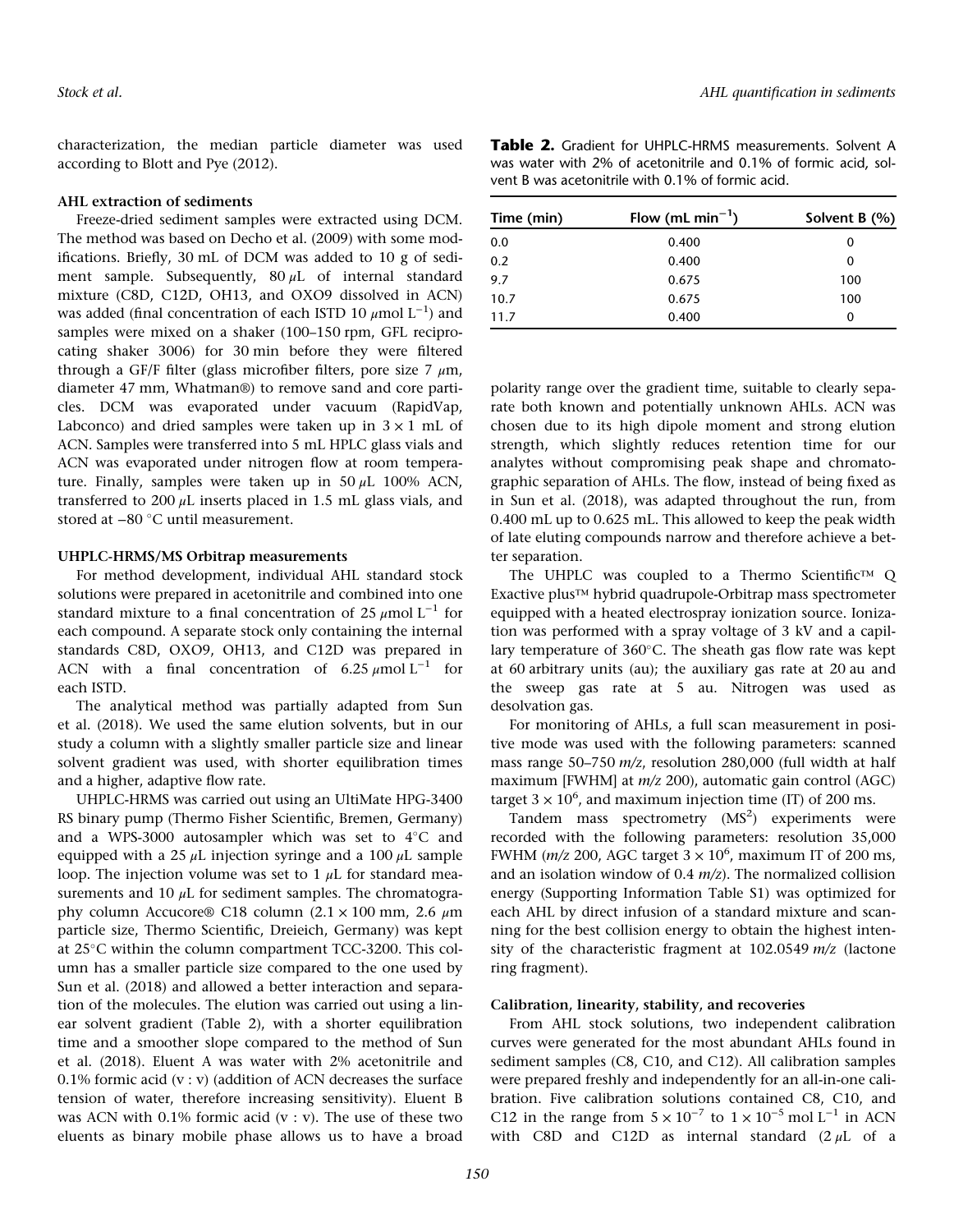100 μmol L<sup>-1</sup> solution in ACN). Additional five calibration solutions contained C10 in the range from  $1 \times 10^{-9}$  to  $1 \times 10^{-7}$  mol L<sup>-1</sup> in ACN with C12D as internal standard (2 µL of a 10  $\mu$ mol L<sup>-1</sup> solution in ACN). All calibration solutions were analyzed by UHPLC-HRMS in five technical replicates. The injection volume was set to 10  $\mu$ L. The average peak ratio was calculated by dividing the peak area of the analyte by the peak area of the ISTD (C8/C8D, C12/C12D, C10/C12D) and was plotted against the nominal concentration of each analyte for the working range of  $1 \times 10^{-9}$  to  $1 \times 10^{-5}$  mol L<sup>-1</sup>. Normal distribution, the absence of outliers, and homoscedasticity were verified for the whole concentration range of each calibration curve. A Mandel test was applied to test the linear model against the quadratic model.

Stability of the sample was determined by comparing the AHL content in freshly extracted samples and samples stored at −20C for 6 months. To measure recovery rates, a sample was spiked with the ISTDs and concentrations before and after DCM extraction were compared.

#### AHL quantification

All UHPLC-HRMS data were acquired and processed with the software Xcalibur™ (version 3.0.63, Thermo Fisher Scientific). Peak areas were first analyzed with the embedded Quan Browser software and each peak was manually checked after integration. Areas of both, the  $[M + H]^{+}$  and the  $[M + Na]^{+}$ peak, were summed for integration. For AHL quantification in the sediment samples, one ISTD (C8D or C12D) was assigned to each target AHL based on retention time (Table 1). However, the degree of deuteration in the pure ISTDs C8D and C12D was not 100% and measurements showed that C8D and C12D contained approximately 1% non-deuterated C8 and C12. Thus, the areas of C8 and C12 identified in the sediment samples were corrected by subtracting 1% of the added standard that falsely contributed to these two analytes.

Relative concentrations of AHL (Conc<sub>t</sub> in  $\mu$ mol L<sup>-1</sup>) were calculated as follows:

$$
Conc_t = \left(\frac{AA_t}{AA_{\text{ISTD}}} \times Conc_{\text{ISTD}}\right)
$$

with  $AA_t$  = peak area of the target AHL in the sediment sample;  $AA<sub>ISTD</sub>$  = peak area of corresponding internal standard in the sediment sample, and  $Conc_{\text{ISTD}}$  = final concentration of the internal standard in the sediment sample (10 µmol  $\text{L}^{-1}$ ).

Additionally, the AHL content of each sample was normalized to its organic matter content. The amount of a respective AHL was expressed in pmol AHL  $g^{-1}$  TOM by following the calculation:

$$
M_{\rm t} = \left(\frac{\text{Conc}_{\rm t}}{\text{Conc}_{\rm{ISTD}}} \times B \times V_{\rm s}\right) / \text{TON}
$$

with  $M_t$  = pmol AHL  $g^{-1}$  TOM;  $B$  = moles of ISTD injected (10 pmol);  $V_s$  = final sample volume (50  $\mu$ L), and TOM = total organic matter in 10 g of dried sample (in g).

# Assessment

# Characterization of intertidal sediment

The Paulinapolder site is a highly studied area for intertidal mudflat community dynamics (Brouwer et al. 2015; Decleyre et al. 2015; Bouma et al. 2016). A previous study assessed bacterial diversity of microphytobenthic biofilms in Paulinapolder and demonstrated that the most abundant bacterial phyla were Proteobacteria followed by Bacteroidetes and Cyanobacteria (Decleyre et al. 2015). AHLs are utilized by many members of the Proteobacteria for cell-cell communication (Waters and Bassler 2005), which is why Paulinapolder was chosen as a sampling site. Furthermore, a previous study on microbial mats detected diurnal AHL fluctuations with lower AHL concentrations during the day compared to nighttime, which was suggested to be due to an increase in pH caused by higher photosynthetic rates (Decho et al. 2009). This proposed link between AHL concentration and pH in microbial mats highlights that AHL production and persistence is influenced by environmental parameters.

Environmental parameters monitored for our sampling sites were microphytobenthic biomass, TOM content, and grain size of the sediments (Fig. 4). We collected samples in winter and spring to determine seasonal differences in AHL concentrations. On average, chlorophyll a (Chl a) concentrations, and hence microphytobenthic biomass, were higher in sediment samples collected in April compared to February (Fig. 4 and Supporting Information Fig. S2). Most samples contained between 20 and 50 mg organic matter  $g^{-1}$  dry weight and were classified as very coarse silt  $(31.25-62.5 \mu m)$ , very fine sand (62.5–125  $\mu$ m), and fine sand (125–250  $\mu$ m) based on particle size (Blott and Pye 2012).

#### UHPLC-HRMS Orbitrap measurements

For detection and quantification of AHLs, we developed a protocol for UHPLC-HRMS by adapting a previous method from Sun et al. (2018). The new method managed to detect 19 different AHLs in less than 10 min and baseline separation was achieved for 16 out of 19 AHLs (as shown by the total ion current [TIC] chromatogram in Fig. 5). In the only case of incomplete separation (OH10 and C8), extracted ion chromatograms (EICs) allowed an unequivocal quantification (detail in Fig. 5). Direct infusion measurements permitted to optimize collision energy for each compound. The resulting high-resolution MS/MS provided a fundamental tool to confirm the identity of each AHL in sediment samples by combining the retention time information with the highresolution mass spectra of the different side chain fragments from each molecule. Combination of a full scan mode with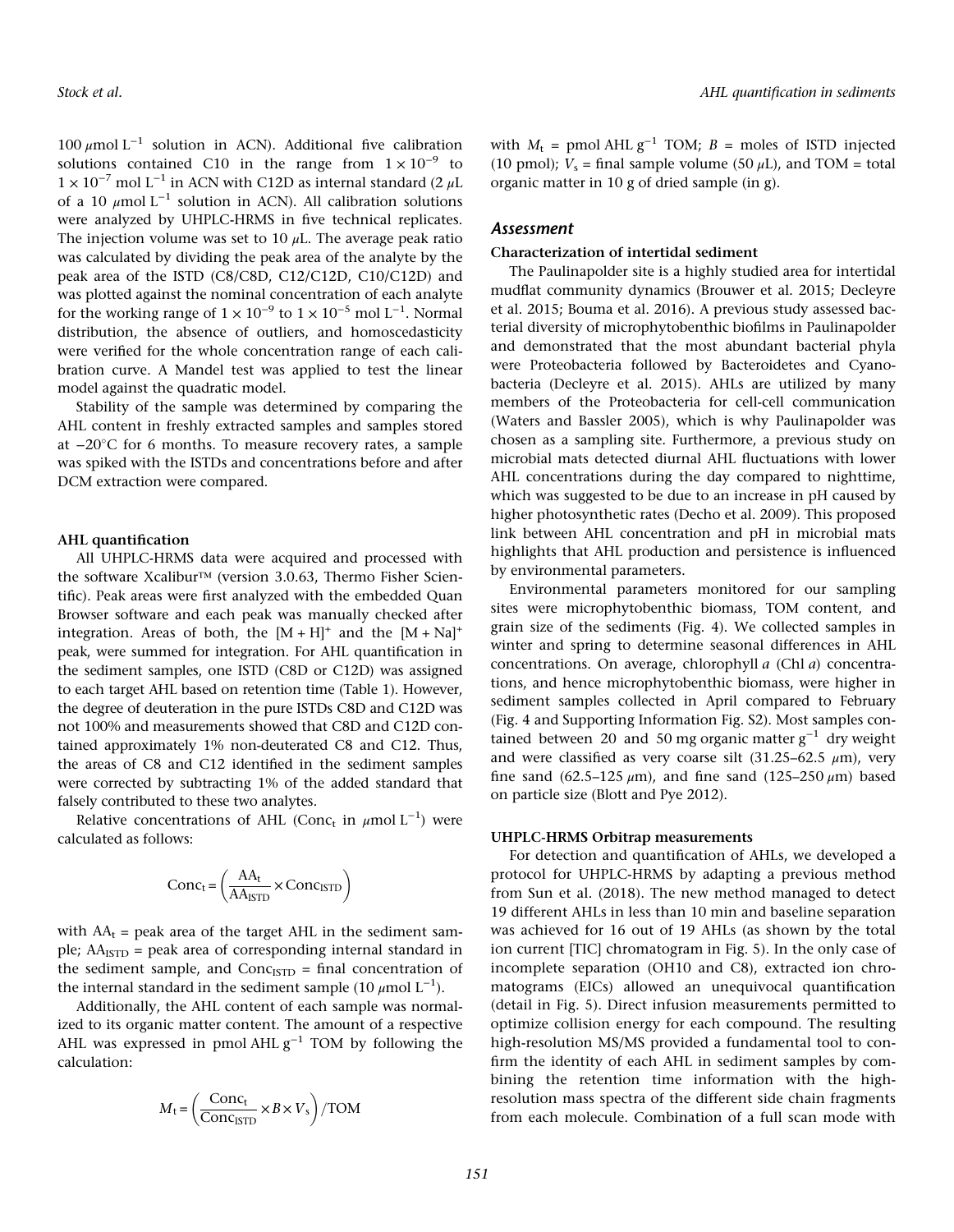

Fig 4. Chlorophyll a concentration, TOM content, and median grain size of the sediment samples used in this study. Samples were sorted according to season (blue = February, red = April, numbers indicate the sampled plot) followed by Chl a concentration (from high to low). Each bar represents one replicate. Dotted lines represent thresholds for sediment categorization according to Blott and Pye (2012): Very coarse silt (31.25–62.5 μm), very fine sand (62.5–125  $\mu$ m), and fine sand (125–250  $\mu$ m).



Fig 5. UHPLC-HRMS analysis of AHL standard mixture. The TIC chromatogram shows a baseline separation of 16 out of 19 AHLs. The detail shows the EIC of OH10 and C8. The high resolution allows to identify the two compounds even when baseline separation is not achieved.

an all ion fragmentation (AIF) experiment allows to identify unknown AHLs by searching the accurate mass of the lactone ring fragment  $(m/z = 102.0549)$  (Supporting Information Table S1).

# Calibration, linearity, stability, and recoveries

All calibration standards passed statistical tests for normal distribution, linearity, and homoscedasticity. As calibration data showed no homoscedasticity over the working range of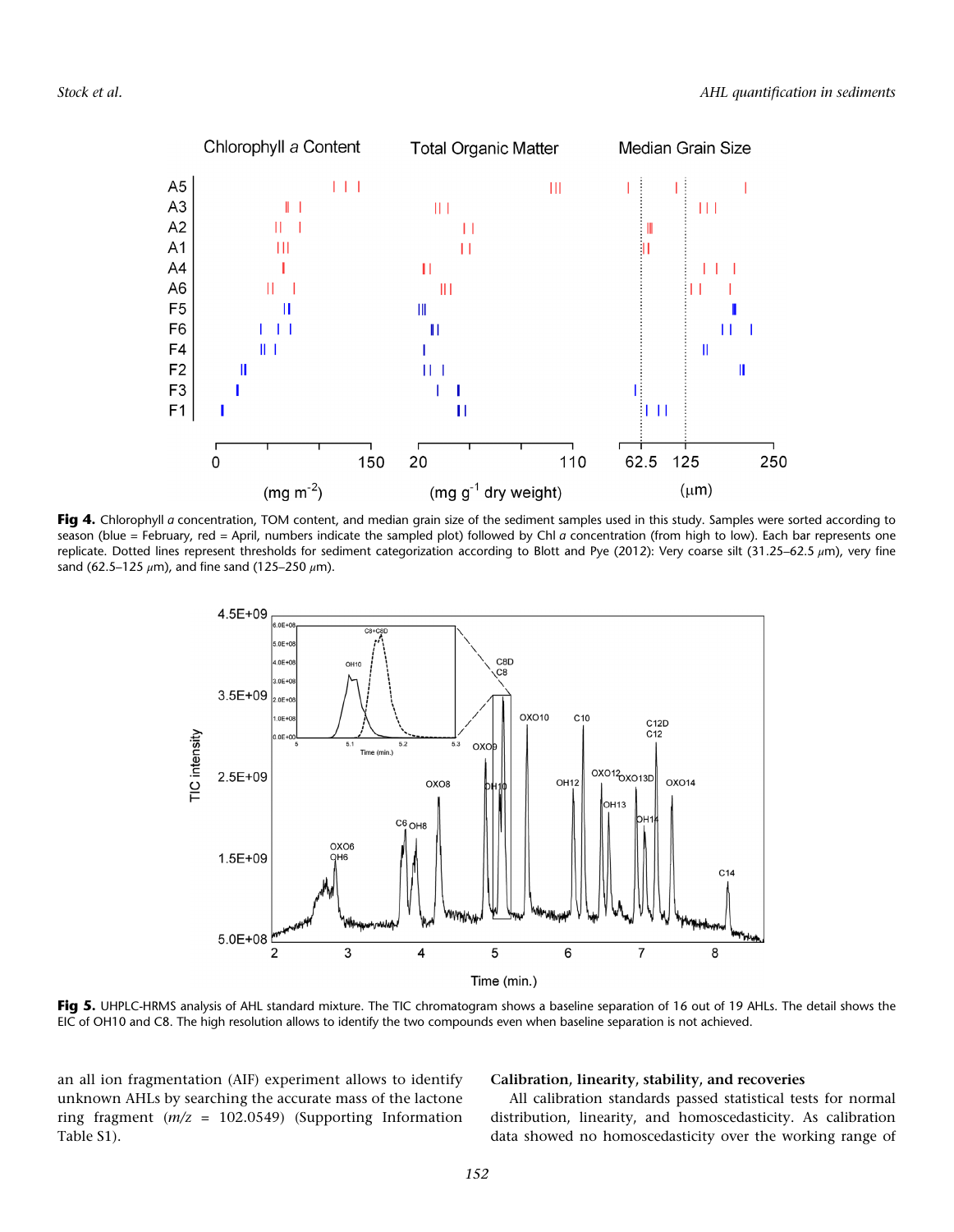$5 \times 10^{-7}$  to  $1 \times 10^{-5}$  mol L<sup>-1</sup> and in the range of  $1 \times 10^{-9}$  to  $1 \times 10^{-7}$  mol L<sup>-1</sup> (tested with a one-way ANOVA,  $\alpha = 0.05$ ), a weighted linear regression  $(1/y)$  was applied for each internal standard (Miller and Miller 2005). No significant differences were determined between the weighted linear and quadratic regressions (Supporting Information Fig. S3). The weighted linear model was thus accepted and used for quantification. Remeasurement of samples which were stored for 6 months at −20C in darkness resulted in an overall recovery of > 80% compared to the freshly measured samples for AHLs, except for C14 (68%) and OXO6 (53.5%) (Supporting Information Fig. S4). This result demonstrates the reliability of the analytical protocol and the stability of these compounds under the selected conditions.

The recoveries measured for the ISTDs after DCM extraction demonstrated that this extraction method is suitable for nonfunctionalized AHLs but less so for AHLs containing a hydroxyl- or a keto-group (Supporting Information Fig. S5). The recovery for C8D ranged from 6% to 41% and for C12D from 13% to 47% while very low recoveries were observed with OXO9 (3–6%) and no recovery was observed for OH13. While these values are low compared to liquid extraction performed with ethyl acetate on pure bacterial cultures (Ortori et al. 2011), they are comparable to values from field samples extracted with methanol (Sun et al. 2018) and only slightly lower compared to samples extracted with solid phase extraction techniques (Wang et al. 2017).

In our study, samples were evaporated using a RapidVap system which allowed evaporation of several samples simultaneously but has a lower evaporation rate compared to a rotary evaporator. Therefore, we chose DCM as volatile extraction solvent to decrease the evaporation time as much as possible to avoid AHL degradation, resulting in an acceptable compromise between extraction efficiency and evaporation time.

## AHL content of intertidal sediments

Sediment samples were extracted with DCM and analyzed for their AHL content using UHPLC-HRMS to evaluate whether our sampling and extraction protocol was applicable. We focused on AHLs with even-numbered acyl-side chains in this study because the fatty acids utilized in AHL synthesis commonly have even-numbered carbon chains (Parsek et al. 1999). Out of the 15 AHL standards with even numbered acyl side chains (C6–C14, OH6–OH14, and OXO6–OXO14), eight could be identified in sediment samples in more than one replicate (C8, C10, C12, OH10, OH12, OH14, OXO10, and OXO12) and three AHLs could be quantified (C8, C10, and C12) (Table 3). More polar compounds like C6, OH6, OXO6, OH8, and OXO8 were not detected in the sediments. Among the identified AHLs, C12 and C8 were the most abundant ones and were found in > 70% of all samples. OXO12, OH12, and C10 were detected in 30–70% of the samples and OH14, OH10, and OXO10 in less than 30% (Table 3). Regarding their quantification, the AHLs C8 and C12 were present at

the highest concentrations (average 181 and 76 ppb) followed by considerably lower concentrations of C10 (average 0.9 ppb). Among these three AHLs, we did not observe strong differences between sampling seasons regarding their concentration and frequency of occurrence (Fig. 6).

# **Discussion**

Intertidal mudflats represent an environment where microorganisms such as diatoms and bacteria are densely packed within the photic zone of the sediment. Despite the increasing body of work indicating that AHLs play an underestimated role in algae-bacteria interactions, so far only very few studies have attempted to quantify in situ AHL concentrations in ecologically relevant systems. This is likely due to the technical difficulties associated with sampling, extraction, identification, and quantification of AHLs. To address these challenges, this study aimed to identify and quantify a set of target AHLs present in low concentrations in intertidal sediments and provides a new approach for sediment sampling and subsequent AHL quantification.

Intertidal mudflats are highly productive areas in terms of primary production and often covered by diatom-dominated biofilms (Underwood and Kromkamp 1999; Van Colen et al. 2014). As no described sampling method was suitable to collect the photic zone of the sediment for AHL extraction, we used a sampling method that was already successfully implemented to collect microphytobenthos for DNA and pigment extractions (Maris and Meire 2017). To our knowledge, this is the first demonstration of sampling with contact cores to analyze natural products from intertidal sediments besides pigments and nucleic acids. The method is robust and the amount of sediment allowed us to not only determine AHL concentrations but also to collect meta data such as TOM content and grain size in the same sample. Compared to a previously described method by Huang et al. (2007), sediment sampling with contact cores was less time-intensive and did not select for settlers on an artificial substrate. In addition, the bottom depth of the contact core ensured that only the euphotic zone (top 2 mm) of the sediment was sampled where the majority of the microalgal biomass is located (Forster and Kromkamp 2004).

Furthermore, we developed a fast and robust UHPLC-HRMS method, which achieved a baseline separation of a higher number of AHLs compared to other published methods (Ortori et al. 2011; Wang et al. 2017) and allowed to unambiguously identify most of the investigated AHLs in TIC mode. All AHLs were accessible in selected-ion monitoring mode and the high sensitivity of the Orbitrap analyzer made it possible to quantify compounds that were present at low abundances with an unprecedented accuracy. HRMS provided the accurate mass to reliably identify each AHL, even when AHLs were not perfectly baseline separated. Thanks to  $MS<sup>2</sup>$  experiments, the accurate mass of the characteristic lactone ring fragment ion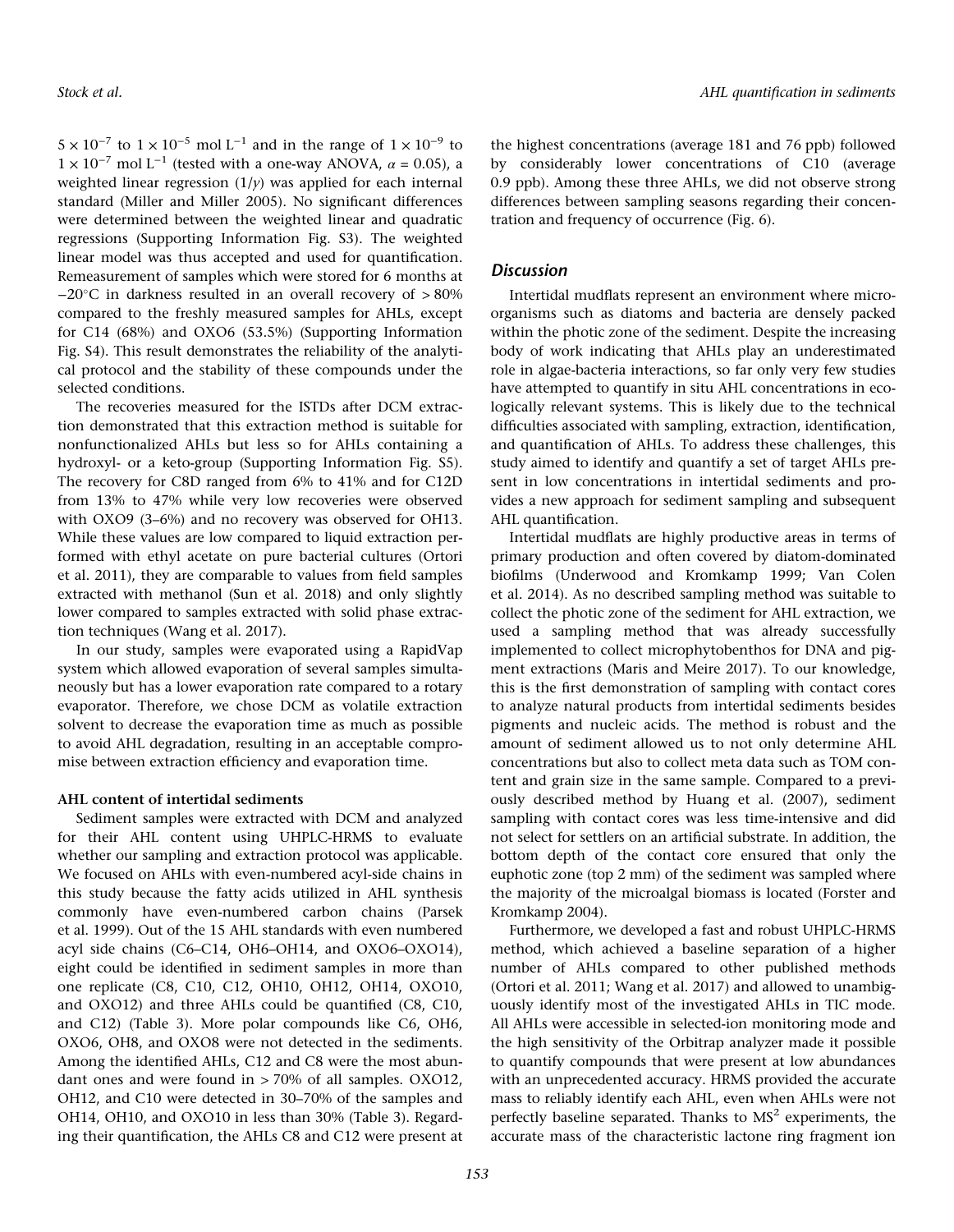| mon (70–100%), $**$ = common (30–70%), and $*$ = less common (0–30%). Table was adapted according to Decho et al. (2009). |                    |                |                     |                  |                        |                |  |  |
|---------------------------------------------------------------------------------------------------------------------------|--------------------|----------------|---------------------|------------------|------------------------|----------------|--|--|
| AHL                                                                                                                       | <b>Parent ions</b> |                | Concentration       |                  |                        |                |  |  |
|                                                                                                                           | $[M + H]^{+}$      | $[M + Na]^{+}$ | [pmol $q^{-1}$ TOM] | [ppb]            | <b>Identifications</b> | Rel. abundance |  |  |
| C12                                                                                                                       | 284.2216           | 306.2034       | $640.4 + 258.4$     | $181.4 \pm 73.2$ | 33                     | ***            |  |  |
| C8                                                                                                                        | 228.1592           | 250.1411       | 335.6±201.6         | $76.3 \pm 45.8$  | 32                     | ***            |  |  |
| C10                                                                                                                       | 256.1903           | 278.1722       | $3.5 \pm 1.7$       | $0.9 + 0.4$      | 22                     | **             |  |  |
| OXO12                                                                                                                     | 298.2007           | 320.1825       | n.q.                | n.q.             | 14                     | **             |  |  |
| OH12                                                                                                                      | 300.2165           | 322.1982       | n.q.                | n.q.             | 14                     | **             |  |  |
| OH14                                                                                                                      | 328,2476           | 350.2294       | n.q.                | n.q.             | 4                      | $\ast$         |  |  |
| OH10                                                                                                                      | 272.1853           | 294.1671       | n.q.                | n.q.             |                        | $\ast$         |  |  |
| OXO10                                                                                                                     | 270.1697           | 292.1514       | n.q.                | n.q.             |                        | $\ast$         |  |  |

**Table 3.** N-acyl homoserine lactones detected in all sediment samples ( $n = 33$ ). Concentrations were calculated based on the sum of both parent ions,  $[M + H] +$  and  $[M + Na] +$  with "n.g." = not quantified. Identifications describe the number of samples in which an AHL was identified and relative abundance the respective percentage (33 = 100%). Relative abundances are provided as  $*** =$  very com-



Fig 6. AHL concentrations of C8, C12, and C10 (blue = February, red = April). Each replicate is plotted individually on a logarithmic scale.

 $(m/z = 102.0549)$  could be monitored providing additional proof for correct identification. Moreover, performing nontargeted  $MS<sup>2</sup>$  experiments, such as AIF over the entire chromatographic profile without preselecting a precursor mass, and searching for the accurate mass of the lactone ring fragment ion provides a tool to identify nonstandard AHLs with unknown retention times, for example, AHLs with odd numbered acyl chains like N-heptanoyl homoserine lactone (C7) which was previously identified in microbial mats (Decho et al. 2009). Looking at AIF chromatograms, we could find peaks corresponding to the lactone ring fragment ion that did not correspond to our standards (e.g., peaks at 5.72, 8.84, and 9.84 min, Supporting Information Fig. S6). However, due to the low concentration of these compounds and the high matrix effect, a complete identification of these putative AHLs was not possible. Still, this technique, together with the use of different solvents and solvent mixtures for AHL extraction, an additional purification step and a higher amount of sample, would significantly extend the possibility of finding novel AHLs. Precise quantification will, however, only be possible with the use of authentic internal standards due to variable extraction success and ionization efficiency. The analytical method presented in this study is thus applicable to AHLs present at low concentrations in complex matrices and can be utilized as is for AHL detection in environmental samples.

For AHL quantification, TOM content of each sample was used as a parameter for normalization, whereas previous studies predominantly used air- or freeze-dried weight of biofilms or sediment. Even though this procedure adds one step to the AHL quantification, that is, ashing of sediment, it was useful to make AHL concentrations in different sediments comparable which naturally have a high variation in biomass (Herman et al. 2001). In previous studies samples often consisted almost entirely of biomass, for example, sludge or microbial mats, and most of the dry weight of these samples was composed of organic matter making ashing of the sample obsolete (Decho et al. 2009; Wang et al. 2017).

Regarding the AHL extraction from the sediment samples, we adapted a method with DCM which has been used in the past to quantify AHLs from microbial mats (Decho et al. 2009). However, recovery rates for pure standards were comparably low and showed that apolar AHLs (C8D and C12D) were extracted with higher efficiency compared to polar compounds (OXO9 and OH13). Despite this drawback, DCM extraction was considered as an acceptable trade-off between extraction efficiency and evaporation time, making processing faster than many other extraction methods described to date. Higher extraction efficiencies for apolar compounds indicated that DCM extraction was likely to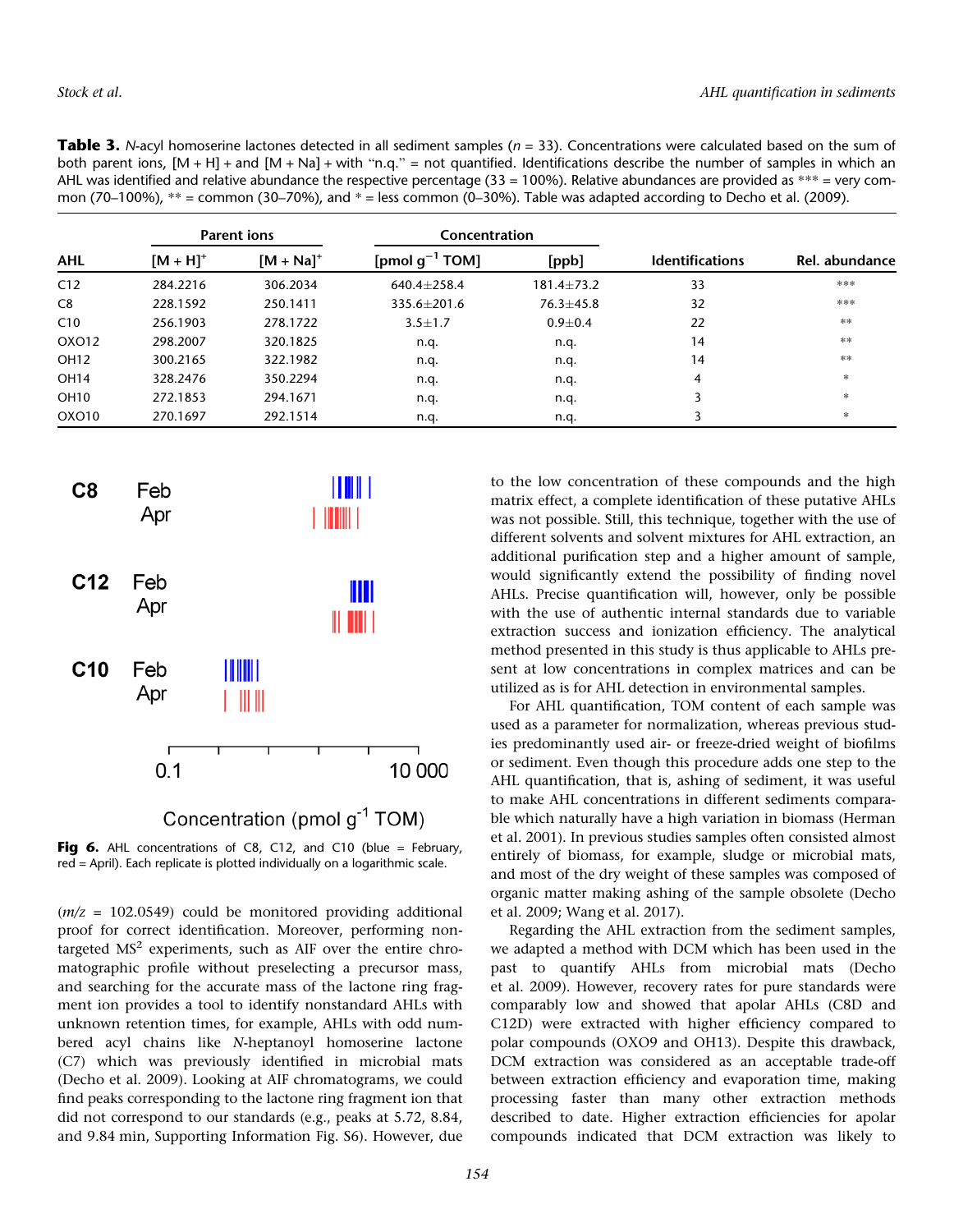introduce a bias in the AHL identification which would explain why hydrophobic AHLs like C12 and C8 were identified with the highest signal intensities. However, normalization prevents a bias in concentration and the prevalence of apolar AHLs is in accordance with the literature (Decho et al. 2009; Wang et al. 2017). For example, Decho et al. (2009) identified highest concentrations for C8 and C10 in microbial mats and Wang et al. (2017) found highest concentrations for C10 and C12 in wastewater treatment biofilms using ethyl acetate for extraction.

Along with different extraction efficiencies, it should be noted that AHLs can be modified by environmental factors leading to hydrolysis or oxidation of the molecules (Decho et al. 2011). Due to their high photosynthetic rates, phototrophic biofilms often have alkaline pH conditions during daytime which favor hydrolysis, a reaction which leads to ring opening of the lactone moiety of the AHL (Decho et al. 2011). On the other hand, reactive oxygen species are often produced as byproducts of photosynthesis which could spontaneously oxidize AHLs giving rise to nonspecific oxidized AHL analogues (Decho et al. 2011). Thus, our study might underestimate the AHL concentration in phototrophic microbial communities due to hydrolysis while oxidized AHLs, that is, 3-oxo-AHLs and hydroxylated AHLs, might also be products of oxidation processes.

Nevertheless, this study presents an effective approach to sample, extract, and quantify AHLs from intertidal sediments. The sampling method is easy to carry out in the field and ensures that only the top 2 mm of the sediment are sampled. The described extraction method with DCM is a compromise between extraction efficiency and evaporation time. Compared to the extraction method by Decho et al. (2009), our extraction method is faster and the recovery rates for acyl AHLs are comparable to other studies which utilized different solvents. If polar AHLs are targeted, the extraction can be adapted by using more polar solvents or solvent mixtures. An additional solid phase extraction step can be easily introduced in the extraction workflow, especially when working with highly complex matrices. Compared to other analytical methods, our method presents a good compromise between short measurement time and peak separation, achieving baseline separation of a high number of AHL standards. In addition to the chromatographic performance, the use of HRMS allows to unambiguously identify known and potentially unknown AHLs even in complex matrices. All these characteristics make this methodology robust but also highly adaptable for AHL identification. Furthermore, the extraction solvents are easily exchanged to extract a broader range of compounds, thus expanding the potential of this sampling technique to other natural products.

# References

Blott, S. J., and K. Pye. 2012. Particle size scales and classification of sediment types based on particle size distributions: Review and recommended procedures. Sedimentology 59: 2071–2096.doi[:10.1111/j.1365-3091.2012.01335.x](https://doi.org/10.1111/j.1365-3091.2012.01335.x)

- Bouma, T. J., and others. 2016. Short-term mudflat dynamics drive long-term cyclic salt marsh dynamics. Limnol. Oceanogr. 61: 2261–2275.doi[:10.1002/lno.10374](https://doi.org/10.1002/lno.10374)
- Brouwer, M. G. M., M. Wolthers, J. H. Hazeleger, F. Rossi, L. Lourens, J. Middelburg, and I. Duijnstee. 2015. Differential response of intertidal foraminifera to community recovery following experimentally induced hypoxia. J. Foraminifer. Res. 45: 220–234.doi[:10.2113/gsjfr.45.3.220](https://doi.org/10.2113/gsjfr.45.3.220)
- Cao, J. G., Z. Y. Wei, and E. A. Meighen. 1995. The lux autoinducer-receptor interaction in Vibrio harveyi: Binding parameters and structural requirements for the autoinducer. Biochem. J. 312: 439–444.doi:[10.1042/bj3120439](https://doi.org/10.1042/bj3120439)
- Churchill, M. E. A., and L. Chen. 2011. Structural basis of acyl-homoserine lactone-dependent signaling. Chem. Rev. 111: 68–85.doi:[10.1021/cr1000817](https://doi.org/10.1021/cr1000817)
- Decho, A. W., P. T. Visscher, J. Ferry, T. Kawaguchi, L. J. He, K. M. Przekop, R. S. Norman, and R. P. Reid. 2009. Autoinducers extracted from microbial mats reveal a surprising diversity of N-acylhomoserine lactones (AHLs) and abundance changes that may relate to diel pH. Environ. Microbiol. 11: 409–420.doi[:10.1111/j.1462-2920.2008.01780.x](https://doi.org/10.1111/j.1462-2920.2008.01780.x)
- Decho, A. W., R. L. Frey, and J. L. Ferry. 2011. Chemical challenges to bacterial AHL signaling in the environment. Chem. Rev. 111: 88–99.doi[:10.1021/cr100311q](https://doi.org/10.1021/cr100311q)
- Decleyre, H., K. Heylen, K. Sabbe, B. Tytgat, D. Deforce, F. Van Nieuwerburgh, C. Van Colen, and A. Willems. 2015. A doubling of microphytobenthos biomass coincides with a tenfold increase in denitrifier and total bacterial abundances in intertidal sediments of a temperate estuary. PLoS One 10: e0126583. doi:[10.1371/journal.pone.0126583](https://doi.org/10.1371/journal.pone.0126583)
- Doberva, M., S. Sanchez-Ferandin, E. Toulza, P. Lebaron, and R. Lami. 2015. Diversity of quorum sensing autoinducer synthases in the Global Ocean Sampling metagenomic database. Aquat. Microb. Ecol. 74: 107–119.doi[:10.3354/](https://doi.org/10.3354/ame01734) [ame01734](https://doi.org/10.3354/ame01734)
- Forster, R., and J. Kromkamp. 2004. Modelling the effects of chlorophyll fluorescence from subsurface layers on photosynthetic efficiency measurement in microphytobenthic algae. Mar. Ecol. Prog. Ser. 284: 9–22.doi[:10.3354/](https://doi.org/10.3354/meps284009) [meps284009](https://doi.org/10.3354/meps284009)
- Frederix, M., J. A. Downie, and R. K. Poole. 2011. Chapter 2 quorum sensing: Regulating the regulators. Adv. Microb. Physiol. 58: 23–80.doi:[10.1016/B978-0-12-381043-4.00002-7](https://doi.org/10.1016/B978-0-12-381043-4.00002-7)
- Herlory, O., J. M. Guarini, P. Richard, and G. F. Blanchard. 2004. Microstructure of microphytobenthic biofilm and its spatio-temporal dynamics in an intertidal mudflat (Aiguillon Bay, France). Mar. Ecol. Prog. Ser. 282: 33–44. doi:[10.3354/meps282033](https://doi.org/10.3354/meps282033)
- Herman, P. M. J., J. J. Middelburg, and C. H. R. Heip. 2001. Benthic community structure and sediment processes on an intertidal flat: Results from the ECOFLAT project. Cont.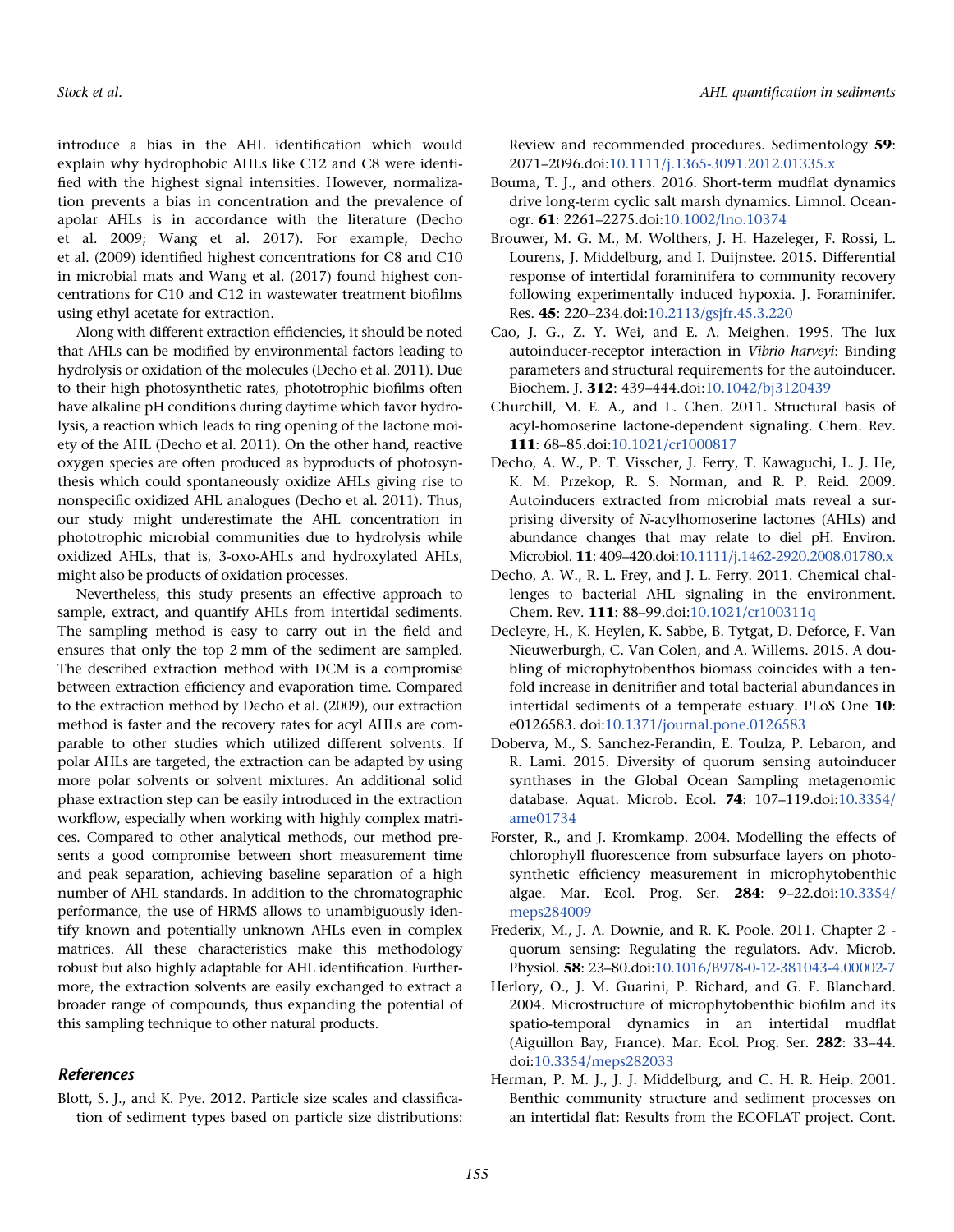Shelf Res. 21: 2055–2071.doi[:10.1016/S0278-4343\(01\)](https://doi.org/10.1016/S0278-4343(01)00042-5) [00042-5](https://doi.org/10.1016/S0278-4343(01)00042-5)

- Hmelo, L. R. 2017. Quorum sensing in marine microbial environments. Ann. Rev. Mar. Sci. 9: 257–281.doi[:10.1146/](https://doi.org/10.1146/annurev-marine-010816-060656) [annurev-marine-010816-060656](https://doi.org/10.1146/annurev-marine-010816-060656)
- Hodgkinson, J. T., W. R. J. D. Galloway, M. Casoli, H. Keane, X. Su, G. P. C. Salmond, M. Welch, and D. R. Spring. 2011. Robust routes for the synthesis of N-acylated-L-homoserine lactone (AHL) quorum sensing molecules with high levels of enantiomeric purity. Tetrahedron Lett. 52: 3291–3294. doi:[10.1016/j.tetlet.2011.04.059](https://doi.org/10.1016/j.tetlet.2011.04.059)
- Huang, Y. L., S. Dobretsov, J. S. Ki, L. H. Yang, and P. Y. Qian. 2007. Presence of acyl-homoserine lactone in subtidal biofilm and the implication in larval behavioral response in the polychaete Hydroides elegans. Microb. Ecol. 54: 384-392.doi:[10.1007/s00248-007-9210-9](https://doi.org/10.1007/s00248-007-9210-9)
- Joint, I., K. Tait, and G. Wheeler. 2007. Cross-kingdom signalling: Exploitation of bacterial quorum sensing molecules by the green seaweed Ulva. Philos. Trans. R. Soc. Lond. B Biol. Sci. 362: 1223–1233.doi[:10.1098/rstb.2007.](https://doi.org/10.1098/rstb.2007.2047) [2047](https://doi.org/10.1098/rstb.2007.2047)
- Li, Z., and S. K. Nair. 2012. Quorum sensing: How bacteria can coordinate activity and synchronize their response to external signals? Protein Sci. 21: 1403–1417.doi:[10.1002/pro.](https://doi.org/10.1002/pro.2132) [2132](https://doi.org/10.1002/pro.2132)
- Maris, T., and P. Meire. 2017. Onderzoek naar de gevolgen van het Sigmaplan, baggeractiviteiten en havenuitbreiding in de Zeeschelde op het milieu. Geïntegreerd eindverslag van het onderzoek verricht in 2016. Universiteit Antwerpen.
- Miller, J. N., and J. C. Miller. 2005. Statistics and chemometrics for analytical chemistry. Pearson Education.
- Natrah, F. M. I., M. M. Kenmegne, W. Wiyoto, P. Sorgeloos, P. Bossier, and T. Defoirdt. 2011. Effects of micro-algae commonly used in aquaculture on acyl-homoserine lactone quorum sensing. Aquaculture 317: 53–57.doi:[10.1016/j.](https://doi.org/10.1016/j.aquaculture.2011.04.038) [aquaculture.2011.04.038](https://doi.org/10.1016/j.aquaculture.2011.04.038)
- Ortori, C. A., J. -F. Dubern, S. R. Chhabra, M. Cámara, K. Hardie, P. Williams, and D. A. Barrett. 2011. Simultaneous quantitative profiling of N-acyl-l-homoserine lactone and 2-alkyl-4(1H)-quinolone families of quorum-sensing signaling molecules using LC-MS/MS. Anal. Bioanal. Chem. 399(2): 839–850. doi[:10.1007/s00216-010-4341-0.](http://dx.doi.org/10.1007/s00216-010-4341-0)
- Parsek, M. R., D. L. Val, B. L. Hanzelka, J. E. Cronan Jr., and E. P. Greenberg. 1999. Acyl homoserine-lactone quorumsensing signal generation. Proc. Natl. Acad. Sci. USA 96: 4360–4365.doi[:10.1073/pnas.96.8.4360](https://doi.org/10.1073/pnas.96.8.4360)
- Ruysbergh, E., C. V. Stevens, N. De Kimpe, and S. Mangelinckx. 2016. Synthesis and analysis of stable isotope-labelled N-acyl homoserine lactones. RSC Adv. 6: 73717–73730.doi[:10.1039/c6ra17797b](https://doi.org/10.1039/c6ra17797b)
- Sheng, H., Y. Song, Y. Bian, W. Wu, L. Xiang, G. Liu, X. Jiang, and F. Wang. 2017. Determination of N-acyl homoserine lactones in soil using accelerated solvent extraction

combined with solid-phase extraction and gas chromatography-mass spectrometry. Anal. Methods 9: 688–696.doi:[10.1039/C6AY02652D](https://doi.org/10.1039/C6AY02652D)

- Steindler, L., and V. Venturi. 2007. Detection of quorumsensing N-acyl homoserine lactone signal molecules by bacterial biosensors. FEMS Microbiol. Lett. 266: 1–9.doi[:10.](https://doi.org/10.1111/j.1574-6968.2006.00501.x) [1111/j.1574-6968.2006.00501.x](https://doi.org/10.1111/j.1574-6968.2006.00501.x)
- Stock, F., and others. 2019. N-acyl homoserine lactone derived tetramic acids impair photosynthesis in Phaeodactylum tricornutum. ACS Chem. Biol. 14: 198–203.doi[:10.1021/](https://doi.org/10.1021/acschembio.8b01101) [acschembio.8b01101](https://doi.org/10.1021/acschembio.8b01101)
- Sun, Y., K. He, Q. Yin, S. Echigo, G. Wu, and Y. Guan. 2018. Determination of quorum-sensing signal substances in water and solid phases of activated sludge systems using liquid chromatography–mass spectrometry. J. Environ. Sci. 69: 85–94.doi:[10.1016/j.jes.2017.04.017](https://doi.org/10.1016/j.jes.2017.04.017)
- Syrpas, M., E. Ruysbergh, L. Blommaert, B. Vanelslander, K. Sabbe, W. Vyverman, N. De Kimpe, and S. Mangelinckx. 2014. Haloperoxidase mediated quorum quenching by Nitzschia cf pellucida: Study of the metabolization of N-acyl homoserine lactones by a benthic diatom. Mar. Drugs 12: 352–367.doi:[10.3390/md12010352](https://doi.org/10.3390/md12010352)
- Teplitski, M., and others. 2004. Chlamydomonas reinhardtii secretes compounds that mimic bacterial signals and interfere with quorum sensing regulation in bacteria. Plant Physiol. 134: 137–146.doi[:10.1104/pp.103.029918](https://doi.org/10.1104/pp.103.029918)
- Underwood, G. J. C., and J. Kromkamp. 1999. Primary production by phytoplankton and microphytobenthos in estuaries. Adv. Ecol. Res. 29: 93–153.doi[:10.1016/S0065-2504\(08\)](https://doi.org/10.1016/S0065-2504(08)60192-0) [60192-0](https://doi.org/10.1016/S0065-2504(08)60192-0)
- Van Colen, C., G. J. C. Underwood, J. Serodio, and D. M. Paterson. 2014. Ecology of intertidal microbial biofilms: Mechanisms, patterns and future research needs. J. Sea Res. 92: 2–5.doi:[10.1016/j.seares.2014.07.003](https://doi.org/10.1016/j.seares.2014.07.003)
- Van Heukelem, L., and C. S. Thomas. 2001. Computer-assisted high-performance liquid chromatography method development with applications to the isolation and analysis of phytoplankton pigments. J. Chromatogr. A 910: 31–49.doi[:10.](https://doi.org/10.1016/S0378-4347(00)00603-4) [1016/S0378-4347\(00\)00603-4](https://doi.org/10.1016/S0378-4347(00)00603-4)
- Wagner-Döbler, I., and others. 2005. Discovery of complex mixtures of novel long-chain quorum sensing signals in free-living and host-associated marine alphaproteobacteria. ChemBioChem 6: 2195–2206.doi[:10.1002/cbic.200500189](https://doi.org/10.1002/cbic.200500189)
- Wang, J., L. Ding, K. Li, W. Schmieder, J. Geng, K. Xu, Y. Zhang, and H. Ren. 2017. Development of an extraction method and LC–MS analysis for N-acylated-l-homoserine lactones (AHLs) in wastewater treatment biofilms. J. Chromatogr. B. 1041-1042: 37–44. doi[:10.1016/j.](http://dx.doi.org/10.1016/j.jchromb.2016.11.029) [jchromb.2016.11.029.](http://dx.doi.org/10.1016/j.jchromb.2016.11.029)
- Waters, C. M., and B. L. Bassler. 2005. Quorum sensing: Cellto-cell communication in bacteria. Annu. Rev. Cell Dev. Biol. 21: 319–346.doi[:10.1146/annurev.cellbio.21.012704.](https://doi.org/10.1146/annurev.cellbio.21.012704.131001) [131001](https://doi.org/10.1146/annurev.cellbio.21.012704.131001)